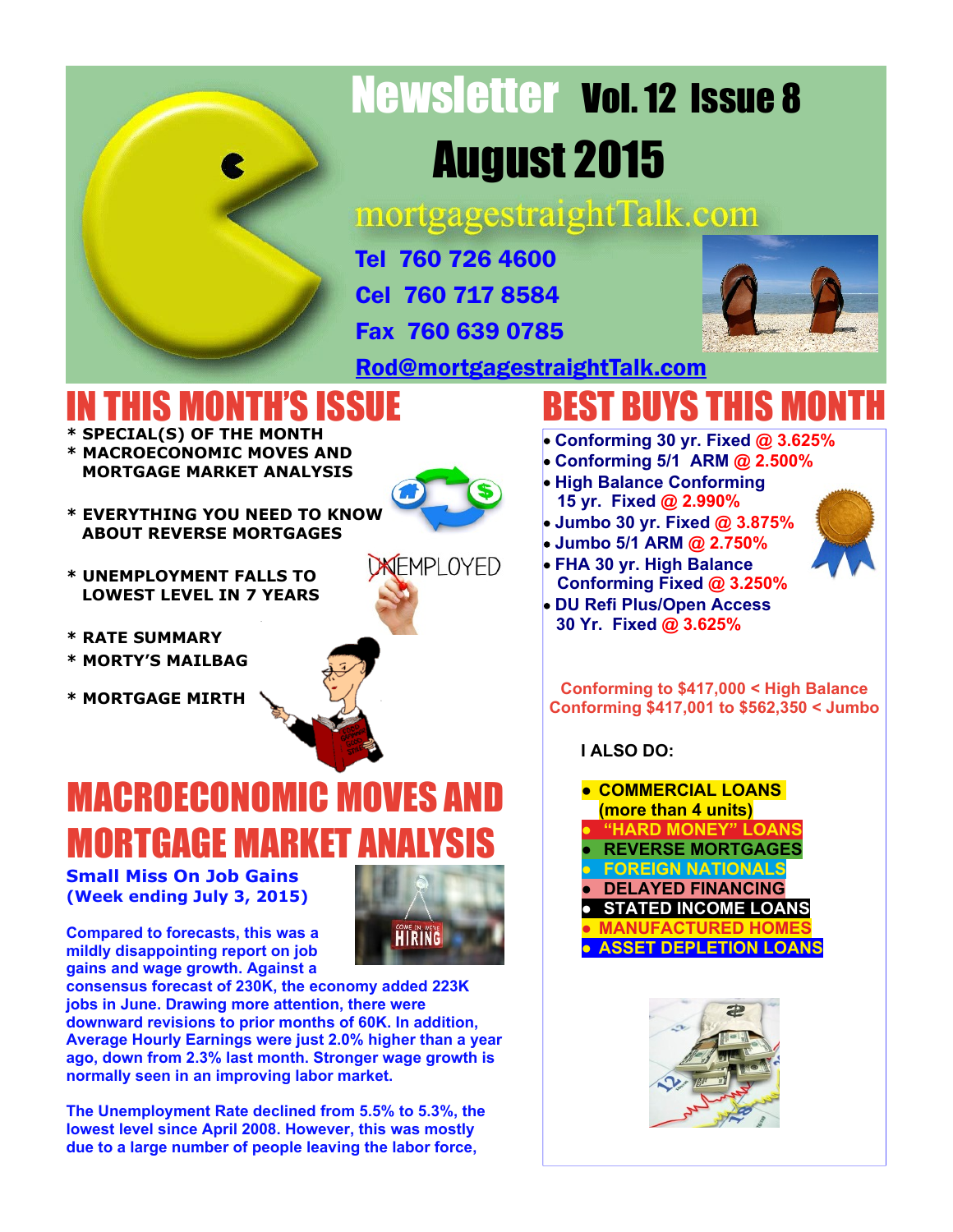**which generally is not viewed as a sign of strength. These readings are volatile month to month, and the June results essentially just reversed the large addition to the labor force seen in May.**



**The next major step for Greece is a referendum scheduled for July 5. Greek voters will have the opportunity to decide whether to support the unpopular reform measures demanded by creditors in exchange for a bailout. European leaders view the referendum as an indication of whether the Greek people want to remain in the European Union. The outcome will heavily influence the direction of future negotiations.**

#### **China & Greece (Week ending July 10, 2015)**

**China is the second largest economy in the world, and it is growing at a much more rapid pace than the U.S. or Europe. This means that China is responsible for a large portion of global economic growth. Recently, investors have become more concerned that the pace of China's economic growth may be slowing more quickly than expected. Slower global growth reduces expectations for future inflation, which is positive for mortgage rates.**

**The outcome of Sunday's Greek referendum was not the expected result. The Greeks voted against accepting the reform measures demanded by creditors in return for additional aid. Greece already is unable to repay its debts, and another large payment is due on July 20. Economic conditions in Greece are worsening. Greek officials and creditors are continuing to negotiate, but it is still not certain whether a deal will be reached. Without a bailout, Greece may be forced to exit the European Union. The uncertainty has increased demand for relatively safer assets, including U.S. mortgage-backed securities.**

#### **Retail Sales Disappoint (Week ending July 17, 2015)**

**The Greek debt drama is not over, but its strong daily influence on global financial markets may be. After months of negotiations, Greece and its creditors have agreed to the framework of a badly needed bailout deal. Many steps remain, but the major hurdles have been overcome. The main issue remaining is whether the Greek government can successfully implement the unpopular reform measures required by creditors**

**One of the best measures of U.S. economic activity is the monthly Retail Sales report. After a large increase in May, continued improvement was forecast for June. This did not happen. Instead of the expected increase of 0.5% from May, June retail sales, excluding volatile auto sales, declined slightly, and the figures from May were revised downward as well. Slower economic growth reduces inflationary pressures, which is favorable for mortgage rates.**





#### **Mixed Home Sales Data (Week ending July 24, 2015)**

**The recently released housing data contained mixed news. June existing home sales increased 3% from May to the highest level since February 2007, and they were 10% higher than a year ago. Strong demand and limited inventory continued to push prices higher, and the median existing home price reached an all-time high. By contrast, June's new home sales declined 6% from May to the lowest level since November, falling well short of expectations.**

**Although both reports cover activity in June, existing home sales counts closings, while new home sales measure signed contracts. As a result, the latter report reflects more current activity. However, new home sales make up just 10% of single-family home purchases, a small data set, while existing home sales account for 90%. As a result, readings for new home sales are very volatile month to month.**

**Over the past week, investors grew more concerned about the pace of global economic growth. There have been several indications that growth is slowing in China and Latin America. In particular, a number of large U.S. companies with global sales pointed to these two regions as the cause of weaker than expected earnings. While this was bad news for stocks, it was positive for mortgage rates, since slower growth reduces inflationary pressures.**

#### **No Surprises from Fed (Week ending July 31, 2015)**

**Wednesday's Fed statement did not contain much new information for investors. The big question remains when the Fed will raise the federal funds rate, and the statement provided no additional help in determining**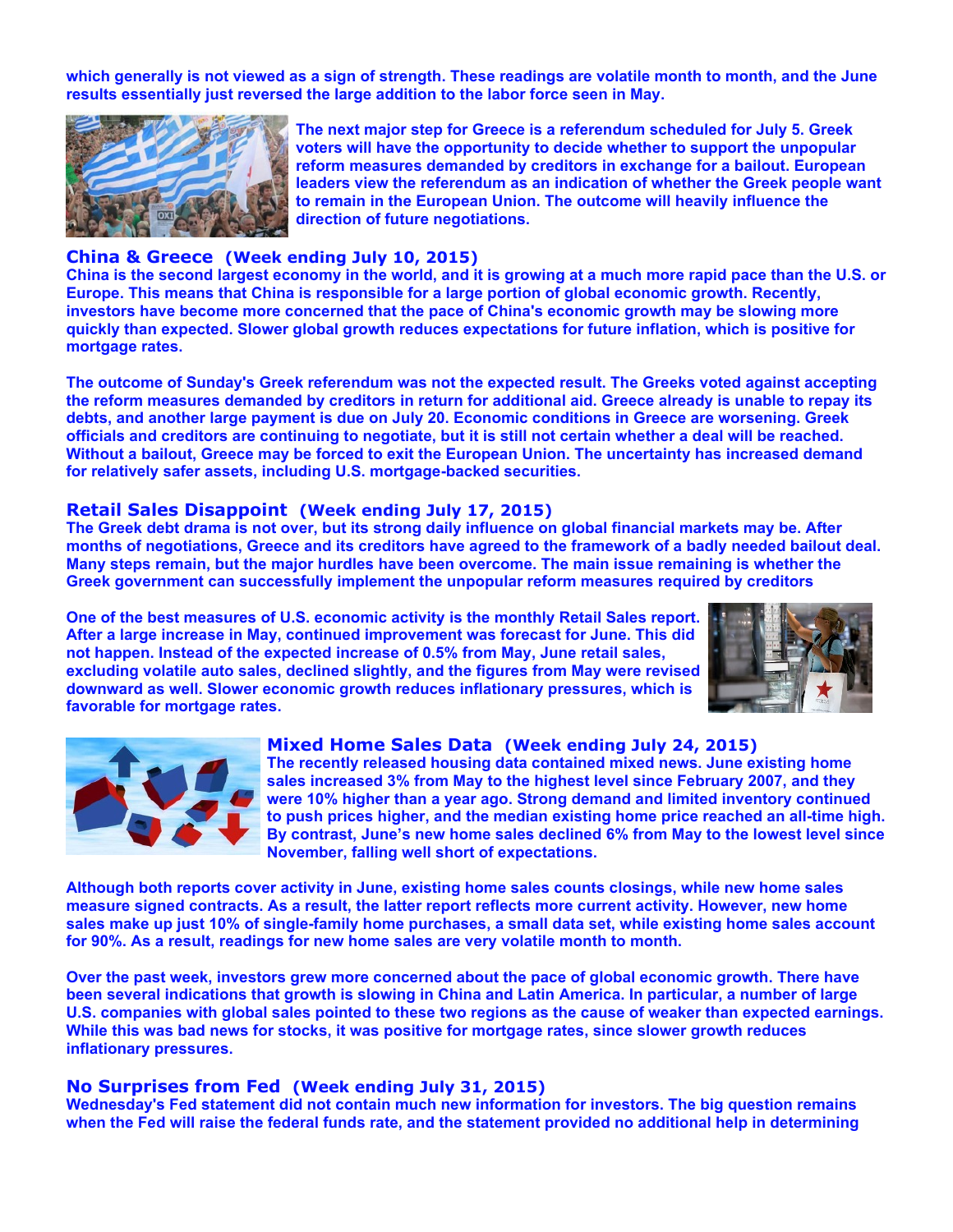**the timing. Most investors expect that a rate hike will occur before the end of the year. The most notable change in the statement was a small upgrade in the performance of the labor market and the housing market.**

**A big miss in a report which seldom has much impact helped mortgage rates improve on Friday. The Employment Cost Index revealed that compensation increased just 0.2% during the second quarter, far below the consensus of 0.6%. This was the lowest reading ever recorded since the series started in 1982.**

**Thursday's Gross Domestic Product (GDP) data, the broadest measure of economic activity, revealed that GDP grew at a 2.3% annual rate during the second quarter, which was below the consensus forecast of 2.7%. However, the first quarter results were revised higher by 0.8%, offsetting the shortfall during the second quarter.**

### EVERYTHING YOU NEED TO KNOW ABOUT REVERSE MORTGAGES [ IN ABOUT 7 MINUTES ]

**When the topic of reverse mortgages came up with a borrower a while back, he said he'd heard of them, but admitted that was about the extent of his knowledge. He asked if this was a relatively recent program. I said, "No, they have been around for about 30 years. So, providing a little background about them seems like as good a jumping off point as any when it comes to their discussion.**



#### **A Little History**

**The reverse mortgage was conceived by the Federal Home Loan Bank on January 1, 1979. The FHLB's mission was to fund monthly installments to borrowers that would use the existing equity in their home as collateral. The reverse mortgage was designed to alleviate the shortfall in a senior homeowner's monthly budget by providing money to older homeowners who had substantial equity in their homes, yet needed cash to live on.**

**Unfortunately, the practical execution of the early versions met with numerous problems and very few lenders were willing to offer the reverse mortgage as an option. A primary concern among lenders was the fact that the lender was agreeing to make payment to the homeowner with no definitive date set for loan repayment. If the reverse mortgage payments should extend over a long period of time, physical or economic changes could arise that would affect the value of the property. The lender could not be assured that there would be enough value remaining in the property to repay the loan at the time the homeowner died or relocated.**



**Homeowners also had concerns about reverse mortgages. Was there a guarantee that the monthly payments would continue if the bank were sold or should fail? Was it possible that the entire loan amount could come due all at once? Suppose a homeowner originated a 15-year reverse mortgage when she was 70 years old but was not ready to relocate at age 85? These questions, plus the natural reluctance of seniors to remortgage their home after many years owning it free and clear, kept the demand for reverse mortgages very limited.**

**Although it was possible to apply for reverse mortgage loans from 1979 to 1989, actually obtaining one was very difficult. Without any provision for insuring the loan, lenders were simply not interested. Fortunately, help was on the way through the Federal Department of Housing and Urban Development (HUD). The Housing and Community Development Act of 1987 established a Federal Mortgage Insurance Program, Section 255 of the National Housing Act, to insure home equity conversion mortgages. By providing mortgage insurance through FHA, HUD, endorsed the reverse mortgage program that had been all but buried, despite its theoretical availability for the previous ten years.**

**On July 24, 1989, the Federal Housing Administration (FHA) introduced an experimental program to insure a limited number of reverse mortgages, called "Home Equity Conversion Mortgages (HECM)," with restrictions to protect both lenders and homeowners.**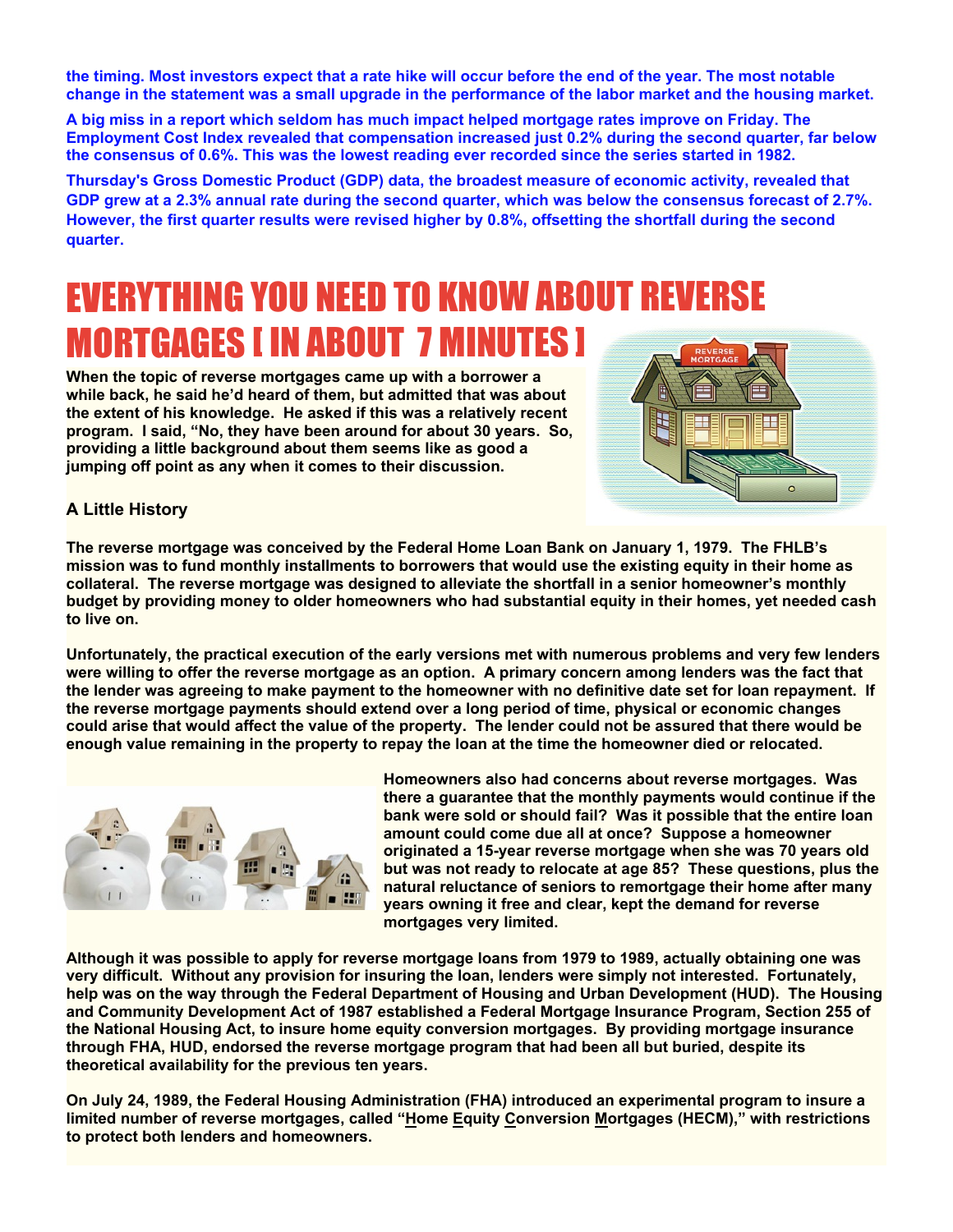

**By the time the experimental program ended six years later on September 30, 1995, HUD had pledged FHA mortgage guarantees on 25,000 reverse mortgages. This gave the program new life and credibility. Now the full faith and credit of the U.S. government stood behind the promised performance of the mortgage companies that would originate the new loans. The next step was to find a source willing to purchase these loans from local lenders: Enter the Federal National Mortgage Association, now officially known as Fannie Mae.**

**Fannie Mae acts as a conduit of for money needed to fund mortgages. Fannie does not lend money to homeowners; but it acts as a conduit for money needed to fund mortgages by buying mortgages from a national network of over 3,000 approved lenders who originate mortgage loans. By selling their loans to Fannie Mae, or pooling them to issue mortgage-backed securities that are then sold on the open market, lenders replenish their supply of capital so they can make more mortgage loans to U.S. homebuyers.**

**Fannie Mae became a strong advocate of reverse mortgages by agreeing to purchase these loans and has continued to be the nation's largest investor in reverse mortgage loans since 1989.**

**In 2000, convinced that after 20 years of experimenting, the country was ready for wide-scale use, HUD declared the HECM a permanent HUD program.**

#### **The Purposes of a Reverse Mortgage**



**Now, that you know they're a valid instrument and have been around for 30 years, let's see why people want them. With a reverse mortgage THERE IS NO MONTHLY MORTGAGE PAYMENT! It is the #1 reason borrowers take out a reverse mortgage. The #2 reason is TO ACQUIRE CASH FOR WHATEVER PURPOSE, e.g., pay off medical bills, eliminate credit cards, purchase a new car, renovate or update a home, travel, help the grandchildren attend college, household expenses or simply to improve the quality of your life. The proceeds are tax-free.**

#### **Basic Requirements for a HECM**

**Five specific requirements must be met to qualify for a HECM**

- **1. Both the borrower and spouse (or co-owner) must be 62 or older.**
- **2. The home must be an FHA-approved single-family home or one unit occupied by the homeowner of a two, three-or four-unit building that has FHA approval. FHA-approved townhouses are also eligible. Manufactured homes are eligible if the borrower owns the land beneath the home and the home is permanently fixed to the foundation. Mobile homes and cooperatives are not eligible.**
- **3. The borrower and spouse (or co-owner) must own and occupy the home as the principal residence.**
- **4. The home must be free of debt or nearly paid off. Any low mortgage balance remaining on the home must be paid off, BUT it may be financed as part of the HECM through a cash draw at closing.**
- **5. There are no financial qualifications; nevertheless, if the owners are in bankruptcy or are filing for bankruptcy, mortgage lenders cannot process their applications. Otherwise, there are no minimum or maximum income requirements or other financial restrictions.**

#### **Safeguards Built into the HECM Program**

- **1. The loan will never become due, as long as one of the owners occupies the home as the primary residence.**
- **2. Payments will continue during the full lifetime of the surviving owner, even if the payments should exceed the full value of the home.**
- **3. No matter how much money is paid out to the homeowners, even in the case where people outlive the**

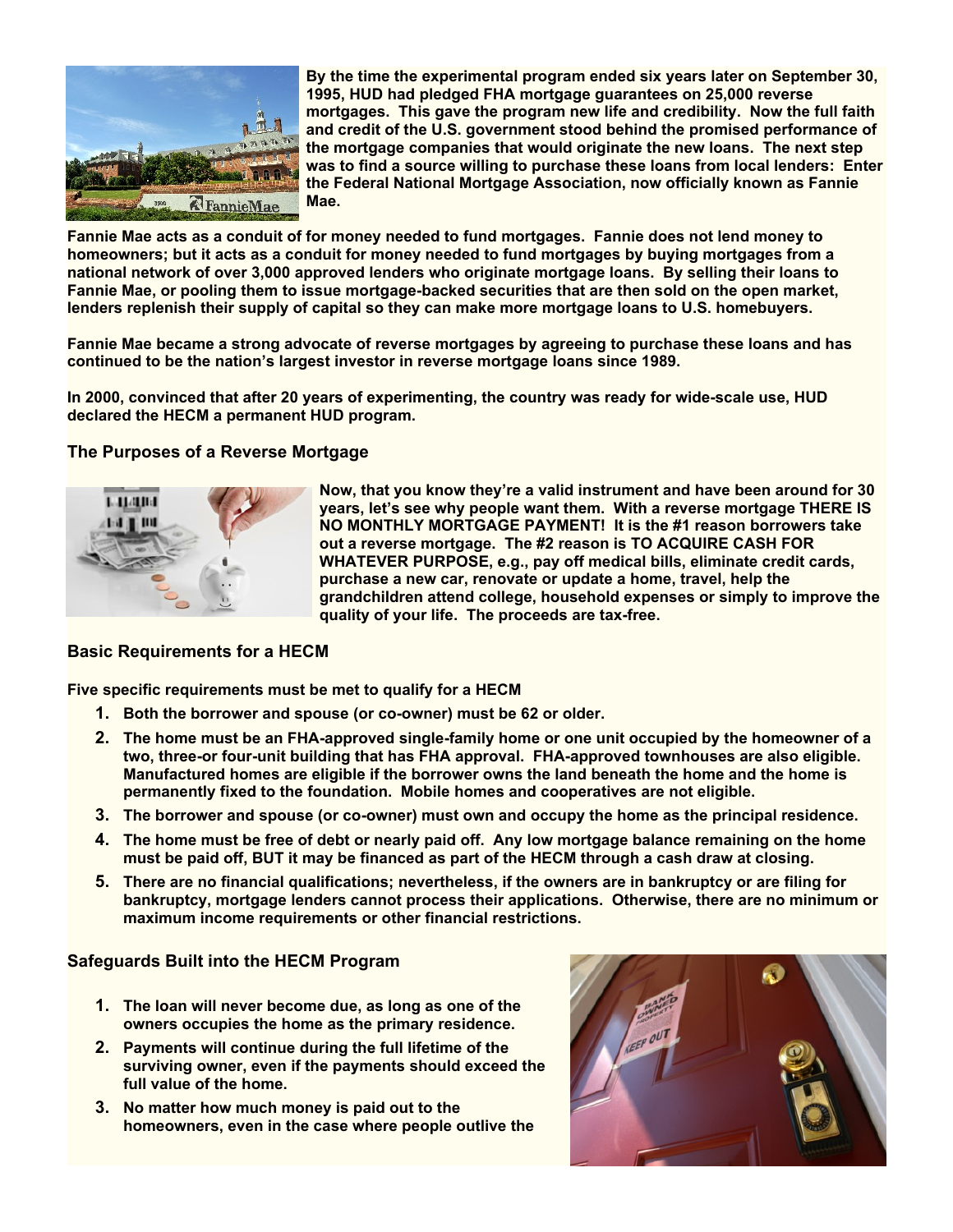**value of their homes, the homeowner or the homeowner's estate will never have to repay any amount that may exceed the value of the home.**

**4. If for any reason, the lender should fail to continue payments as agreed upon in the loan, FHA will continue to make the payments.**

**FHA insurance also protects the lender by assuring that full repayment of the loan balance will be made, even if the total amount should exceed the current value of the property.**

#### **Different Plans**

**The total amount that may be borrowed with a RM depends on three factors: age and number of borrowers, the value of the property, the average mortgage interest rate. There are four types of reverse mortgage plans: Tenure, Term, Line of Credit reverse mortgage, and Lump Sum reverse mortgage.**

**1. Tenure RM (monthly payouts as long as the borrower remains in the property). The Tenure plan is designed to provide payments to senior homeowners who need to supplement their income to achieve a balanced budget. It**



**provides payouts for life or until the surviving homeowner either dies, decides to sell the home or chooses to relocate. In the event of death of one of the homeowners, the payments continue for the rest of surviving spouse's or co-owner's life. (Note: the monthly payments under the tenure plan are less that those received under a term plan).**

- **2. Term RM (monthly payouts for a specified time). The term plan is very similar to the tenure plan except that the borrower receives payouts for a specified number of years. A term plan could be a good choice for a senior homeowner who needs additional monthly income for a set period of time. A term plan could be used to pay for extended home health care for a terminally ill spouse or to provide funds to finance a handicapped-accessible van.**
- **3. Line of Credit RM (draws up to a maximum amount at times and amounts of the borrower's choosing). The line of credit plan is an attractive option for senior homeowners who do not need supplemental income on a monthly basis but would like to have the ability to draw on funds to pay for unusual or unexpected expenses. An interesting difference with this plan is that the amount of cash remaining available to the homeowners actually INCREASES each month until all of the remaining funds have been withdrawn. The increase in the available funds is determined monthly by taking 1/12 of the sum of the interest rate being charged on the loan plus the one-half of a percent on a FHA annual mortgage insurance premium.**

**4. Single Disbursement Lump Sum (total amount available disbursed at closing). The lumps plan is similar to the modified tenure or modified term plans (see below) where one large amount is withdrawn**

**at the origination of the loan. Under the lump sum plan, the senior homeowners elect to draw all of the cash available to them at the time the loan is originated. This amount is capped at 60% of the principle limit and/or mandatory obligations plus 10% of the principal limit. (Note: The reason that FHA is cautious about lump sum plans is that in the past some seniors drew all of the cash available to them and later had no money to pay their property taxes and homeowners insurance for which all borrowers are responsible, regardless of the type of plan selected).**



**There are two additional options that combine the components of the four plans to address both shortterm and long-term problems:**

- **1. Modified Term (combining a line of credit with monthly payouts for a fixed number of years)**
- **2. Modified Tenure (combing a line of credit with monthly payouts for as long as at least one borrower remains in the home).**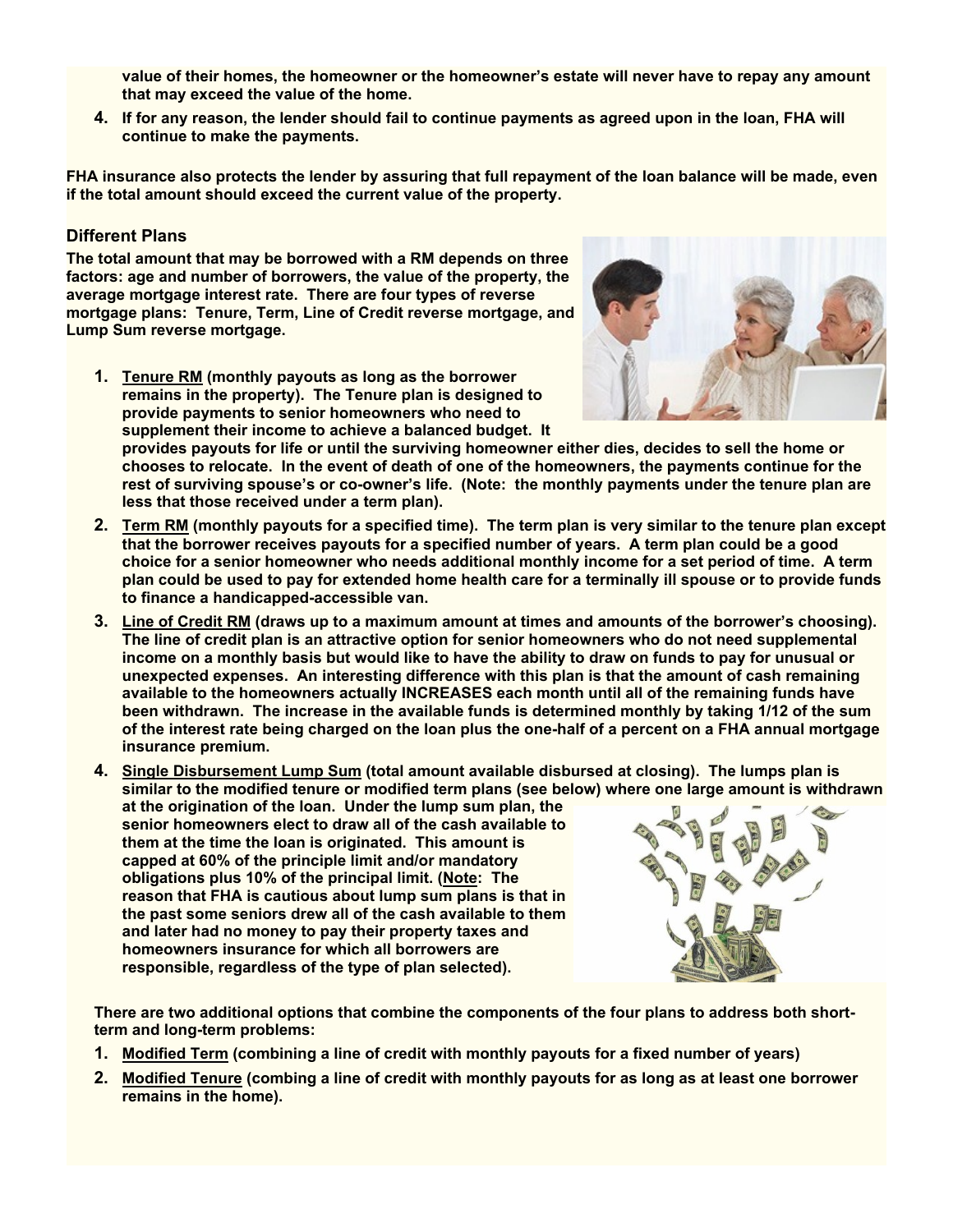**This flexibility allows borrowers to:**

- **Switch between a term plan and a tenure plan;**
- **Lengthen or shorten a term payout plan;**
- **Add a line of credit to either the tenure or term plan;**
- **Convert to a line of credit plan from either tenure or term plan; or**
- **Add a monthly payout plan to a line of credit.**

#### **The Process**

**The reverse mortgage loan will usually take four to six weeks from the time of loan application to the date of closing.**



**Step I. Obtaining Counseling. FHA requires that all potential reverse mortgage borrowers attend at least a single two-hour counseling session with a HUD-approved reverse mortgage counselor before applying for a reverse mortgage. The counseling focuses on the different types of HECMs and discusses different alternatives to obtaining a HECM. The purpose of the counseling is to help the senior homeowner decide if a HECM is the most appropriate way to meet financial needs. If face-to-face counseling is not possible, it is possible to make arrangements for counseling by telephone.**

**Upon completion of the counseling session, a Certificate of HECM Counseling is issued that is valid for 180 days. It must be presented to the reverse mortgage lender at the time of**

**application. If the reverse mortgage loan is not closed with the time period a renewal certificate must be obtained. Renewal is generally granted without any requirement for additional counseling.**

**There is typically a charge of \$125 for the counseling session.**

**Step II. Call me.**

**How Much Can I Get?**

**Market Value and FHA Loan Limits. The market value of one's home will determine the maximum claim amount that a lender can make. The maximum claim amount is the maximum dollar amount HUD will pay on a claim. It is the lesser of:**

- **The appraised value, or**
- **The maximum FHA county limit for a one-family residence**  $\bullet$

**The amount available to the homeowner is based on a percentage of this amount, taking into consideration the age of the borrowers and current interest rates. The market value cannot exceed the FHA loan limits that are set for a specific geographic area. FHA loan limits are determined by taking 95 percent of the average house price in a specific city, county, or metropolitan area. The FHA loan Limit for San Diego County is \$562,350 and it tops out at \$625,500 (in L.A., Orange County, & San Francisco).**

**Market Value, FHA loan limits, Equity, and the Age of the borrower(s) are the factors that affect this calculation. However, the National Reverse Mortgage lenders Association (NRMLA) is a nonprofit organization dedicated to providing valuable information for seniors considering a reverse mortgages and at its website, www.reversemortgage.org they maintain a calculator with which you can answer this question for yourself by just entering your birth date and the estimated value of your home. Any existing debt on the house will need to be paid off, closing costs and mortgage insurance premiums and are all variables that will affect the amount available.**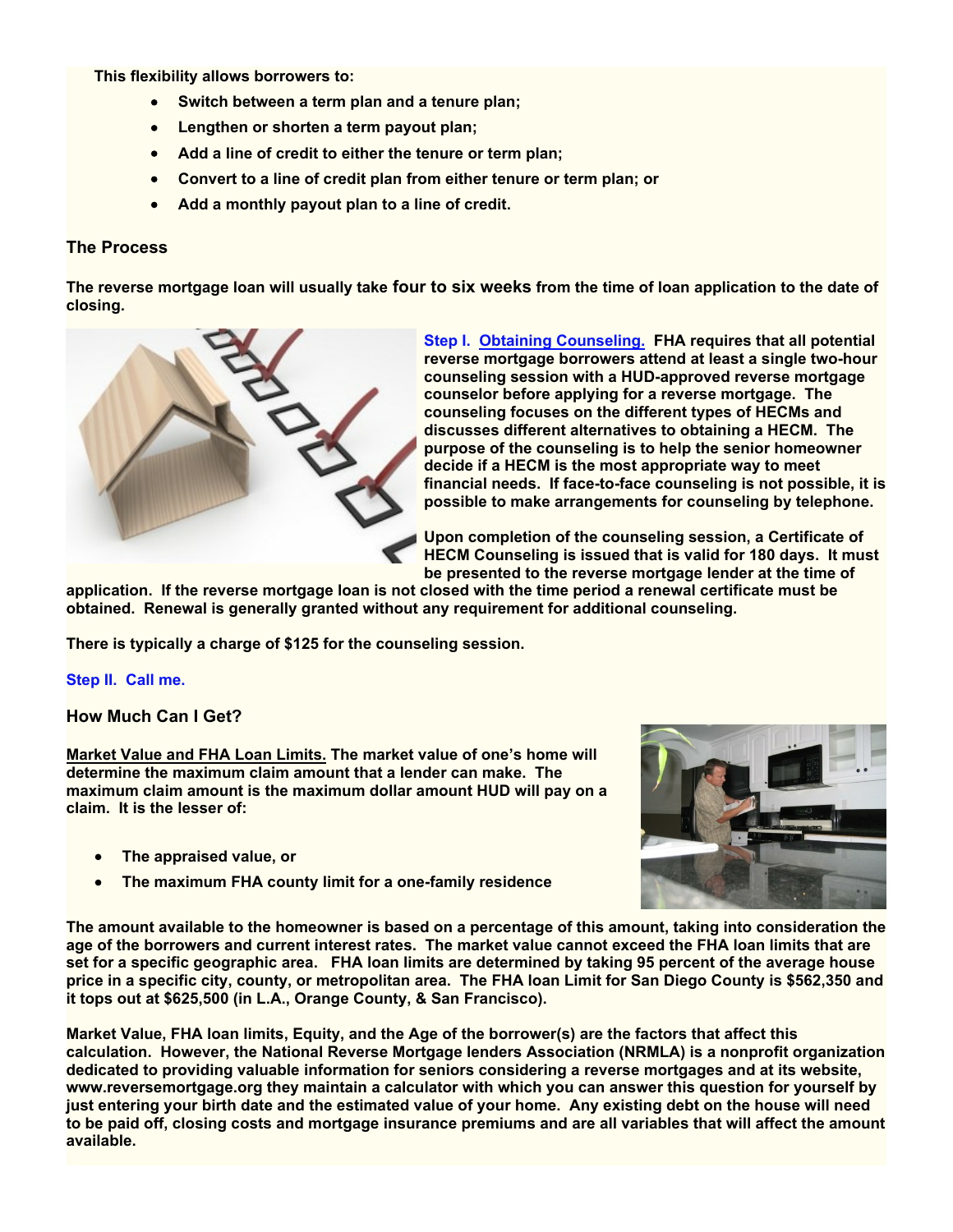**Equity. The amount of equity in the home is defined as the value of a property minus any outstanding loans. In most cases, the senior homeowner owns the property free and clear. If there is an outstanding mortgage loan balance still in place, it must be paid off at the time of closing. An advance may be made from the reverse mortgage loan to make this payment.**

**Age. This refers to the age of the borrowers, not the property. All borrowers on a reverse mortgage must be at lest 62. There is no upper age limit, however, the older the borrowers, the higher the amount of monthly payouts they are likely to receive.**



#### **The Interest Rates**



**Interest rates may be FIXED or ADJUSTABLE. So that you have some idea as to what the prevailing rates are for the fixed and adjustable rates I am quoting here from the rates for the week of 6/23/2015. At present, the initial rate on a fixed rate reverse mortgage is 5.06%. Because this is administered by FHA, mortgage insurance is required. And, with mortgage insurance of 1.25% added to the fixed rate, the total rate comes to 6.30%.**

**With the ADJUSTABLE rate programs, there are two options: (1) an annually adjusting rate OR (2) a monthly adjusting rate. The annually adjusting rate index**

**is .767%, plus the lender's margin of 2.5%, brings the initial rate to 3.267%. Because Mortgage Insurance is required it bumps up the rate by 1.25% to 4.517%. Safeguards are built into reverse mortgages that provide limits on how much the interest rate may be increased. The annually adjusting rate may not increase more than 5 percent over the life of the loan, and no more than 2 percent in any year. So, in this instance, the lifetime cap on the annual adjustable rate would be 8.267%.**

**The monthly rate index is 0.187%, plus the lender's margin of 2.5% brings the initial rate to 2.687%. Again, because Mortgage Insurance is required it bumps up the rate by 1.25% to 3.937%. Again, safeguards are built into reverse mortgages that provide limits on how much the interest rate may be increased. The monthly adjusting rate may not increase by more than 10 percent over the life of the loan, but there is no limit to the amount the rate can change at monthly adjustments, although it must not exceed the 10 percent cap. So, in this instance, the life-time cap on the adjustable rate would be 12.687%.**



#### **What Is It Going to Cost?**

**Closing costs are not cheap; in fact, the grand total may create a mild shock for the prospective borrower. Closing costs are unavoidable and there is no one to pay them except those obtaining the loan. But, these closing costs can be reimbursed to the borrower during the settlement on the loan.**

#### **Total Annual Loan Cost (TALC)**

**Federal law requires that lenders disclose the Total Annual Loan Cost (TALC) for every reverse mortgage. As the TALC combines all of the loan's costs into one total, it is useful in comparing the cost of one reverse mortgage with another. The upfront costs of the loan (origination fee, closing costs, and insurance premium) represent a large part of the total amount paid at closing.**

**When amortized over time, the longer the homeowners remain in the home, the less expensive the reverse mortgage loan becomes.**

#### **The Costs**

**The only costs that lenders actually control are the origination fee. The origination fee is a fee charged by the lender to cover the cost preparing the loan application and processing the loan. FHA origination fees are limited to a charge of 2 percent of the maximum claim amount on the first \$200k, then 1% up to \$625K for a maximum of \$6,000. This charge can be financed as part of the loan. Third-party closing costs for services and charges such as appraisal, credit report, title report, insurance, recording fees and mortgage insurance, seldom vary much from one lender to another but will vary from one locality to another and should be fully**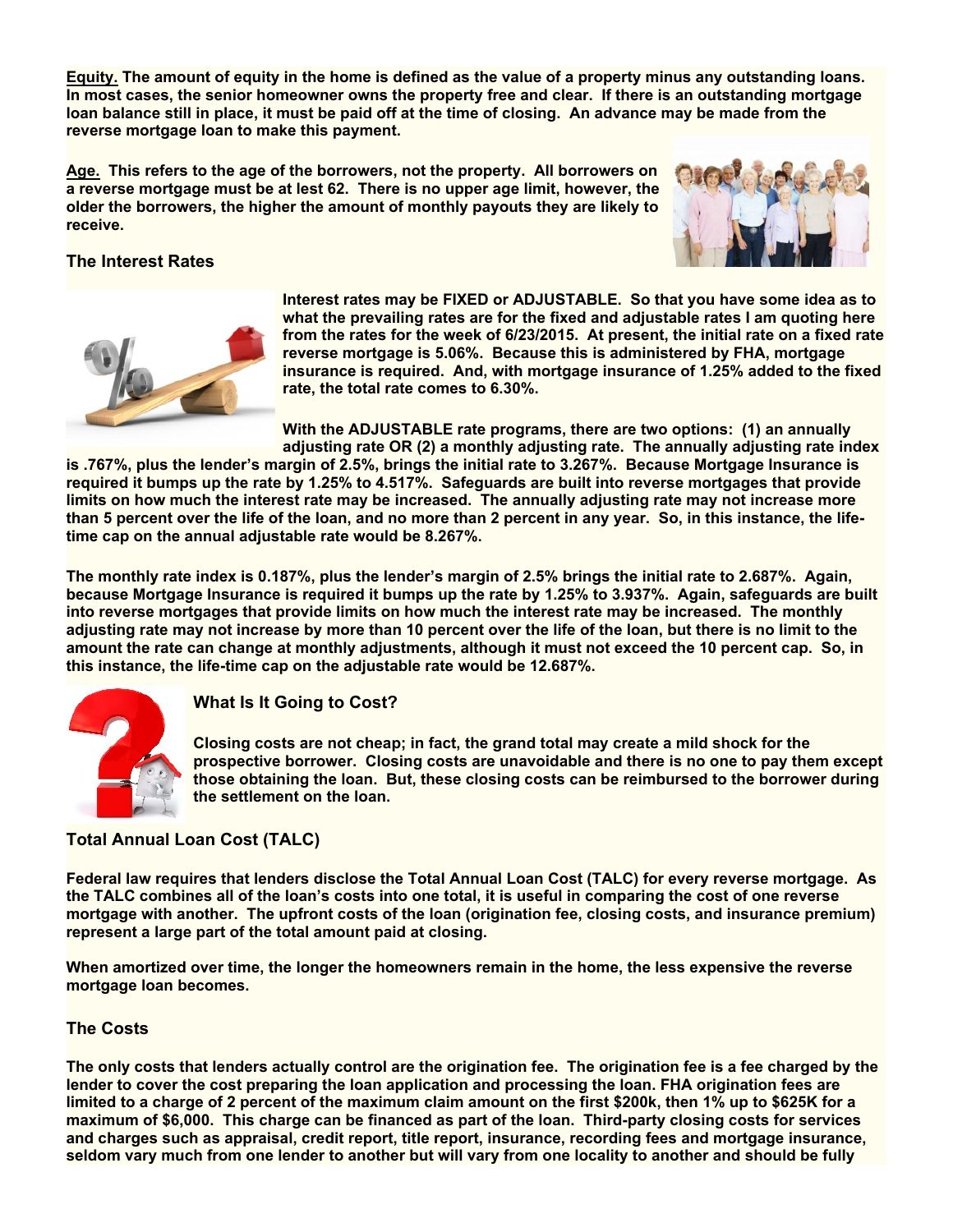**disclosed along with the amount charged for origination and servicing. All closing costs may be financed as part of the reverse mortgage loan.**

#### **Mortgage Insurance Premium**

**There is an ongoing charge for covering the risk of FHA insuring the mortgage pool. A mortgage insurance premium is charged on all HECM loans. This cost consists of two separate parts and may be rolled into the loan balance. The two parts of the premium are:**

- **1. An Upfront Mortgage Insurance Premium (UMIP) of .5% percent of the property value. This charge is added to the loan balance.**
- **2. And a Monthly Mortgage Insurance Premium (MMIP) which is the annual premium divided by 12 and charged monthly.**

**This mortgage insurance premium guarantees that the monthly advances will continue and that no repayment of the loan must be made as long as the seniors live in the home. It further guarantees that regardless of any change in value of the property, the total loan balance due can never exceed the maximum claim amount that is determined at the origination of the loan. No deficit created by a drop in the value of the home will be charged to the senior homeowners, their estate, or their heirs.**

#### **Additional costs: Escrow accounts, Maintenance and Repairs**

**The mortgage lender can also escrow premiums for homeowner's insurance and taxes. With a term or tenure plan the lender deducts from the monthly check one-twelfth of the annual cost and pays the insurance company once each year and the taxes every six-months.**

**Although most people are not aware of this, any mortgage can be declared in default if the borrower fails to maintain the property in good condition or neglects to make repairs as needed.**

**A major catastrophe such as a broken water main or a failed septic tank could create a tremendous financial problem. Rather than panic, the holders of a reverse mortgage should immediately contact the mortgage lender. The lender will do everything possible to restore the property—and the homeowners' life—back to normal.**







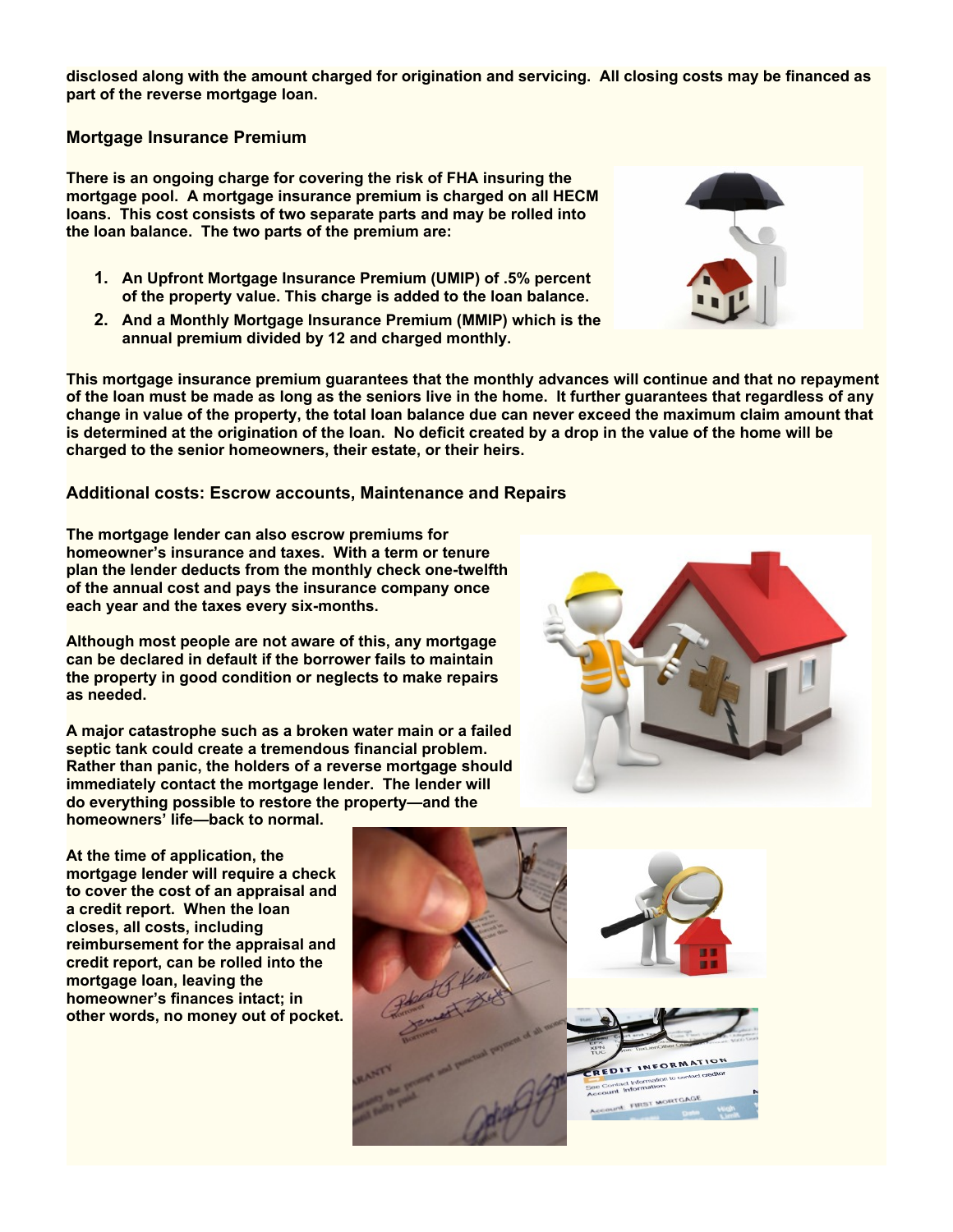### LOYMENT FALLS TO LOWEST LEVEL IN 7



**U.S. unemployment fell to 5.3%, its lowest level since April 2008, according to the latest government data released Thursday. It was an even healthier rate than many economists predicted and brings America back to a rate last seen before the financial crisis.**

**Hiring remains robust: the U.S. added 223,000 jobs in June. There's just one major complaint for many: Where's the wage growth? Average hourly earnings rose only 2% annually in**

**June—still far below the goal for a healthy economy of 3.5% or more. There are also concerns about the labor force participation rate, which measures how many Americans are employed or looking for work. It hit a 37 year low in June. That means a lot of people aren't working or have given up trying to look for work.**

**Still, June's job strength is the beginning of an important summer for the economy. The U.S. is the growth engine for the world this year as many other nations slow down.**

**After years of waiting, the Federal Reserve could raise interest rates in September for the first time since 2006. A rate hike would be a healthy sign that the economy is almost fully recovered from the Great Recession. Other economists saw the glass half full in June.**

**The catch: the economy needs to perform well between now and September.**

**Jobs gains came across the board last month. Coming on the heels of the Supreme Court's decision to uphold the Affordable Care Act, health care gained 40,000 jobs in June. Hiring in professional and business services—accountants, lawyers—rose by 64,000 too.**

### Monthly job gains



**The job news comes right after another key development: Americans are picking up their spending. The personal consumption expenditure—a measure of spending—posted the best monthly rise in May since 2009, according to the Commerce Department.**

**Still, the news wasn't all cheery. Wage growth remains well below where the Fed and most Americans—want it to be, and the number of people who work part-time jobs but want full-time jobs also remains very high at 6.5 million. These so-called involuntary part-time workers are a major concern for the economy and the Fed.**

**There's hope that wages will rise since unemployment has been so low for several months now, but that pick up has yet to happen.**

**Overall, June's job progress confirms what many experts have believed for months: after a winter set back, America is regaining momentum.**